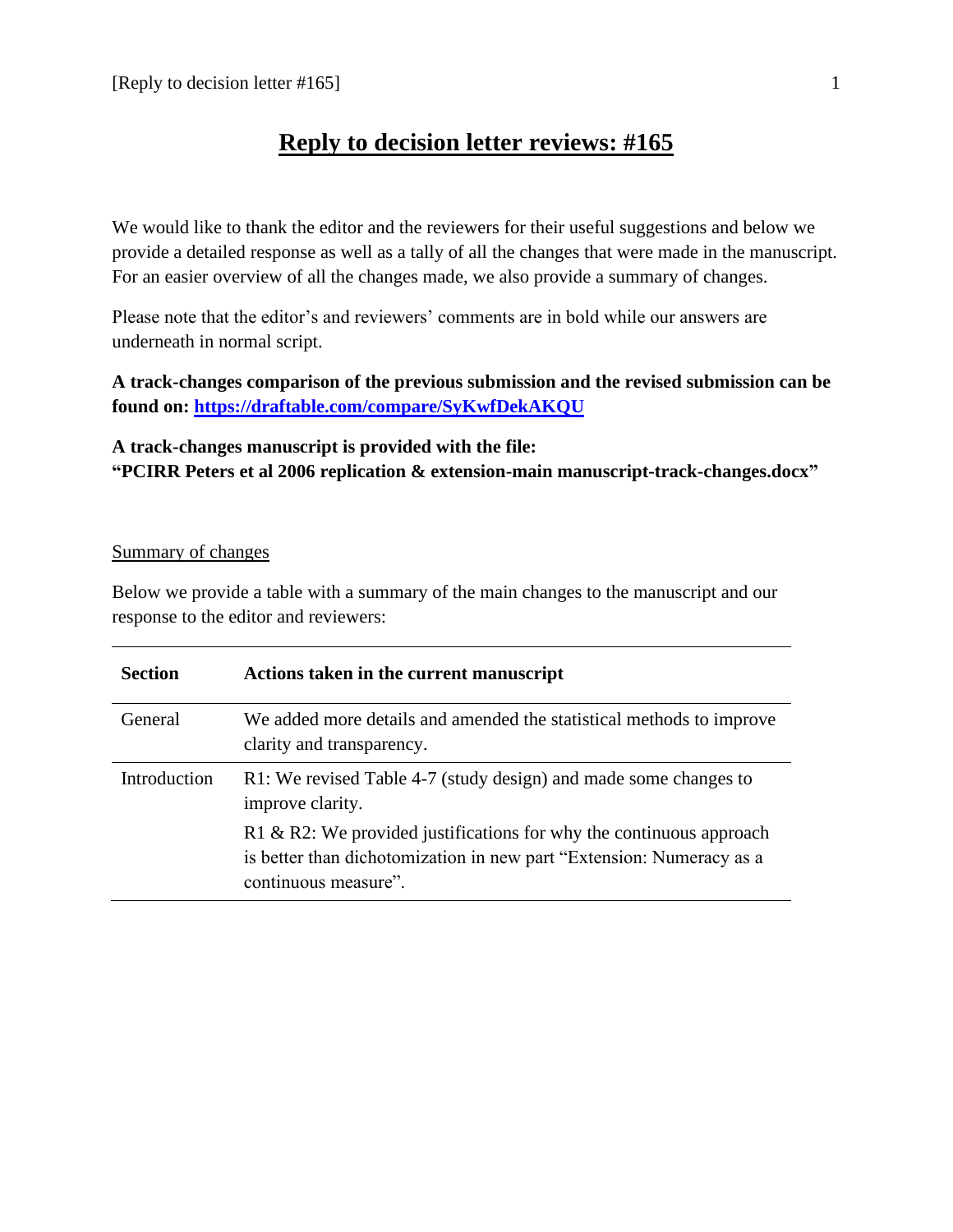| <b>Section</b>              | Actions taken in the current manuscript                                                                                                                                                                                                               |
|-----------------------------|-------------------------------------------------------------------------------------------------------------------------------------------------------------------------------------------------------------------------------------------------------|
| Methods                     | R1: We updated the deviations section.                                                                                                                                                                                                                |
|                             | R1/Original authors: We adjusted the task order and placed the<br>numeracy scales after the completion of four tasks                                                                                                                                  |
|                             | R1: We added an extra check prompt to the questionnaire and will<br>exclude participants who self-report looking for answers of numeracy<br>scale.                                                                                                    |
|                             | R1: We updated our reporting and statistical analyses for a median split<br>on the measure of four studies.                                                                                                                                           |
| Results                     | R1: We simplified our initial regressions analyses and changed those to<br>reporting correlations, and supplemented those with Spearman rho for<br>non-parametric. We will reported assumptions checks for ANOVA and<br>t-tests post data collection. |
|                             | R1 & R2: We created a new variable of randomized numeracy scores of<br>both numeracy scales. Therefore, we replicated the original data<br>analysis. In addition, we replaced the linear regression in Study 1, 2 and<br>4 with correlation.          |
| <b>Discussion</b>           | R1: We will add a section on limitations of methodology.                                                                                                                                                                                              |
|                             | R2: We will add a section on potential weakness and improvements of<br>individual differences between measures.                                                                                                                                       |
|                             | R1 & R2: The discussion is only to be completed in Stage 2 following<br>data collection                                                                                                                                                               |
| Supplementar<br>y materials | R1: We added details of Qualtrics contents and settings.                                                                                                                                                                                              |

*Note*. R1/R2 = Reviewer 1/2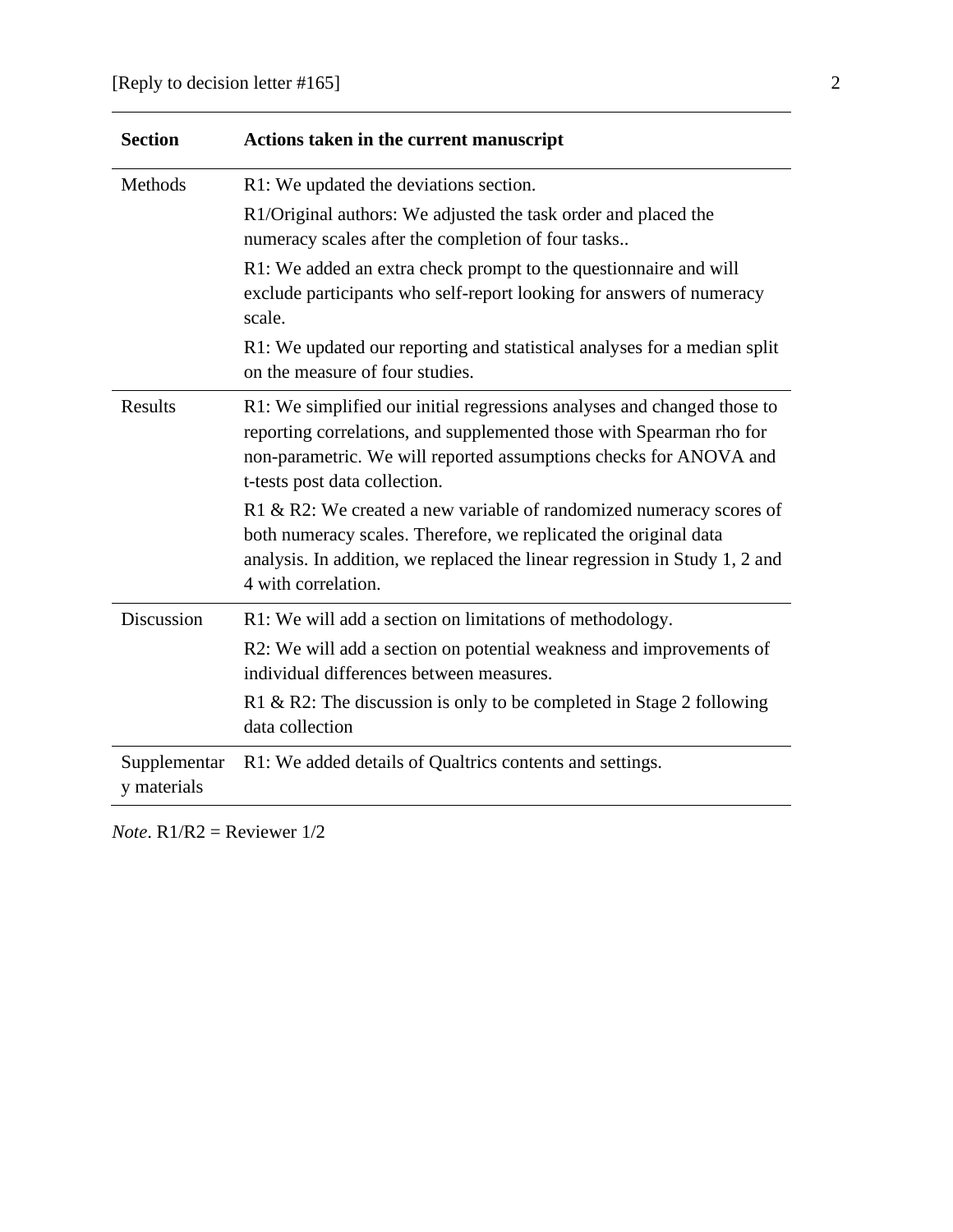# **Response to Editor: Prof. Chris Chambers**

**Two expert reviewers have now evaluated the Stage 1 submission. The reviews are generally encouraging and the initial submission is already within striking range of meeting the Stage 1 criteria. The reviewers do, however, highlight a considerable range of areas that would benefit from refinement, from the clarification of methodological details, to strengthening the justification (and providing expanded discussion of limitations) concerning specific design decisions, to confirming the reliability of key measures, and improving the clarity of presentation. On the basis of these reviews, I am happy to invite a comprehensive revision that addresses all points.**

Thank you for the reviews obtained, your feedback, and the invitation to revise and resubmit. We revised the manuscript according to the feedback, and we believe the revised version is much stronger as a result.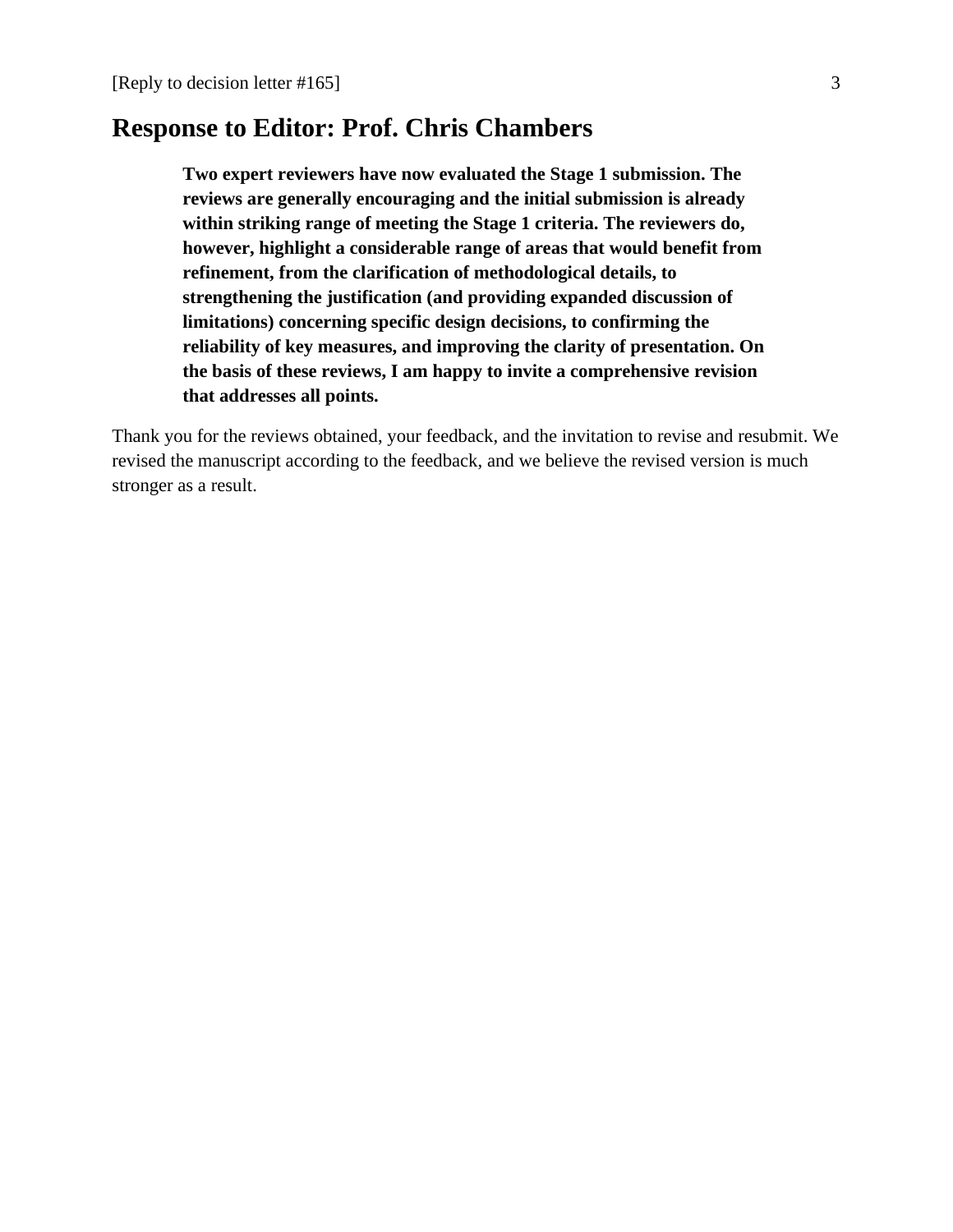# **Response to Reviewer #1: Prof. Elena Rusconi**

**This is part of a larger project assessing replicability of popular findings in decision making research and involving a formative component. I applaud the scientific effort and its great formative value. I agree with the authors on the relevance of a replication of Peters et al.'s (2006) study and I am listing a number of comments/suggestions for improvement (a few minor, a few more substantial) below.**

Thank you very much for the encouraging and positive opening note and the time invested and detailed feedback in helping us improve.

#### **SNAPSHOT-Hypotheses**

## **Some of the original hypotheses have been reframed (e.g. numeracy as a continuous variable) but for a replication it may be better to use first the original formulation and list the re-framed hypothesis as an extension.**

We understand this concern, and we thought about this long and hard, and decided we would much rather keep the continuous hypotheses given that they are more accurate of the study design (rather than the original's analysis of that design). Given that this was not an experimental design in either the target article or the planned replication, framing the hypothesis based on the chosen dichotomizing analysis of the original may lead to misinterpretations, because it may read to audiences as if the original manipulated numeracy.

To address this suggestion, we added the dichotomizing framing below each hypothesis, with a note indicating our preference for the continuous framing.

For instance, above "Higher numeracy is associated with weaker positive-negative framing effect" in Table 2, we added that the less numerate participants show a stronger framing effect than the highly numerate participants.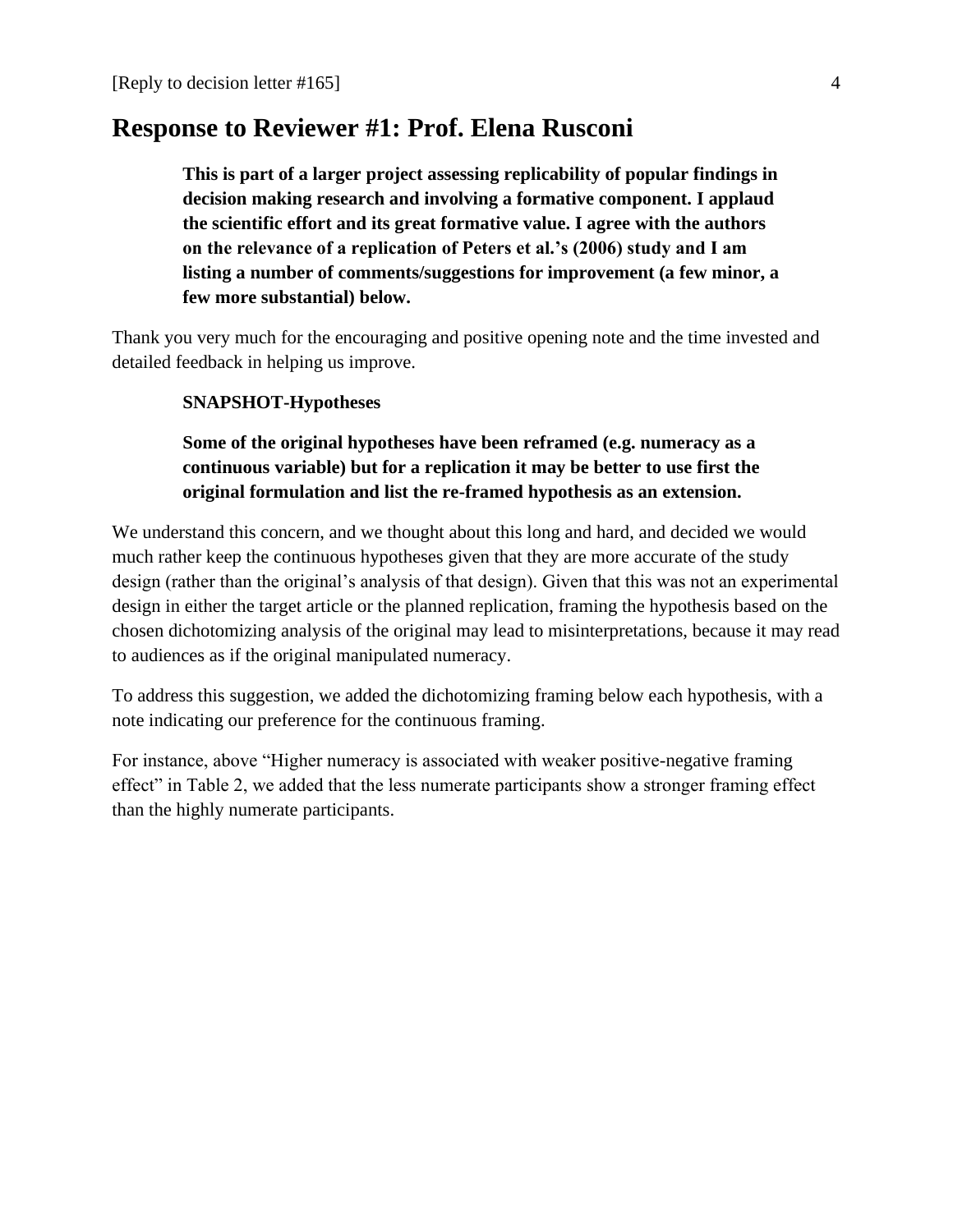### **SNAPSHOT-Methods (differences):**

## **The authors are planning to recruit participants online via Amazon Mechanical Turk. This aspect is problematic as it cannot be checked if participants use online shortcuts/a calculator to answer numerical questions.**

Yes, good point, this is a limitation of the study that we tried to address. We and many other labs ran several such replications that were tested online for general knowledge or calculations that can be easily Googled or computed, as for example with anchoring, and these were often concluded as successful replications.

We employed several best practices for such adjustments to online samples:

- 1. We added a pledge block at the beginning of the questionnaire to ask participants not to look for answers.
- 2. We added timers to questions to allow for exploratory reaction time analyses.

We appreciate the feedback encouraging us to try and do better here, so to further address this concern, we took the following actions:

- 1. We added a question at the end asking participants "Our research depends on you using your intuitions to answer our questions, so it is very important for us to know: Did you look up any questions? Did you use any aid to answer these questions? You will be paid regardless, and there is no penalty, but for the sake of our research, we need to know "I DID NOT use any aids in answering this survey" "I DID used external aids to answer this survey".)
- 2. We added this as an exclusion criteria.

In addition, we will discuss this as a limitation of our study in our discussion following data collection. We added a placeholder in the revised manuscript's discussion.

### **SNAPSHOT-Conclusions**

## **It is mentioned that d will be transformed to r, in order to compare with the original effect size. However, this applies to the extension (the replication results may be directly comparable, and should drive conclusions on the replication outcome).**

We will conduct two statistical analyses. The one using Cohen's d was used in original article, which we could compare to the original results directly. The other using r will be used in extension analyses, which we use an approximation conversion to allow some comparison with the original effect. We report both pre and post conversion effect sizes.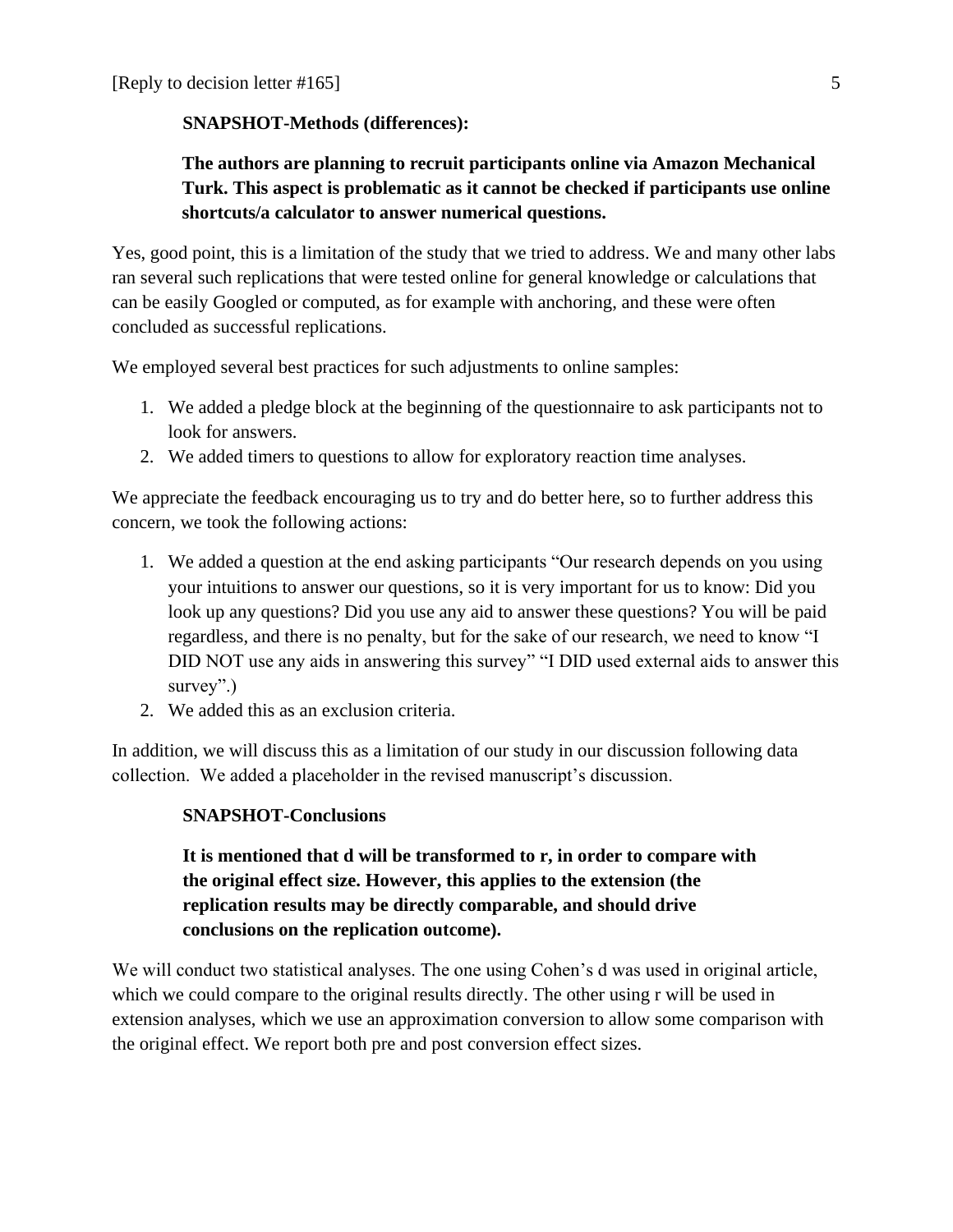#### **STUDY DESIGN TABLE**

**From this table it becomes clear that the original analyses will be performed too. The replication outcome should be decided on the basis of those analyses.**

**Does the power analysis take into account the extensions or will these be regarded (and discussed) as a secondary/exploratory component of the study?** 

We conducted power analysis and sensitivity analyses based on the target article's reported effects, though we expect effects to be stronger with our extensions using continuous variables. We then multiplied that by 2.5, and added extra for possible exclusions. This should be much more than needed to address any additional analyses.

To our sensitivity analyses we also added a reference to correlations: Our sensitivity analysis indicated that a sample of 850 would allow the detection of  $f = 0.12$  (one covariate, groups = 2,  $df = 1$ , 95% power, alpha = 5%, one-tail), an effect much weaker than any of the effects reported in the original, and the detection of  $r = 0.12$  in our continuous measures extension, an effect considered weak in social psychology (Lovakov & Agadullina, 2021).

Reference:

Lovakov, A., & Agadullina, E. R. (2021). Empirically derived guidelines for effect size interpretation in social psychology. *European Journal of Social Psychology*, 51(3), 485- 504.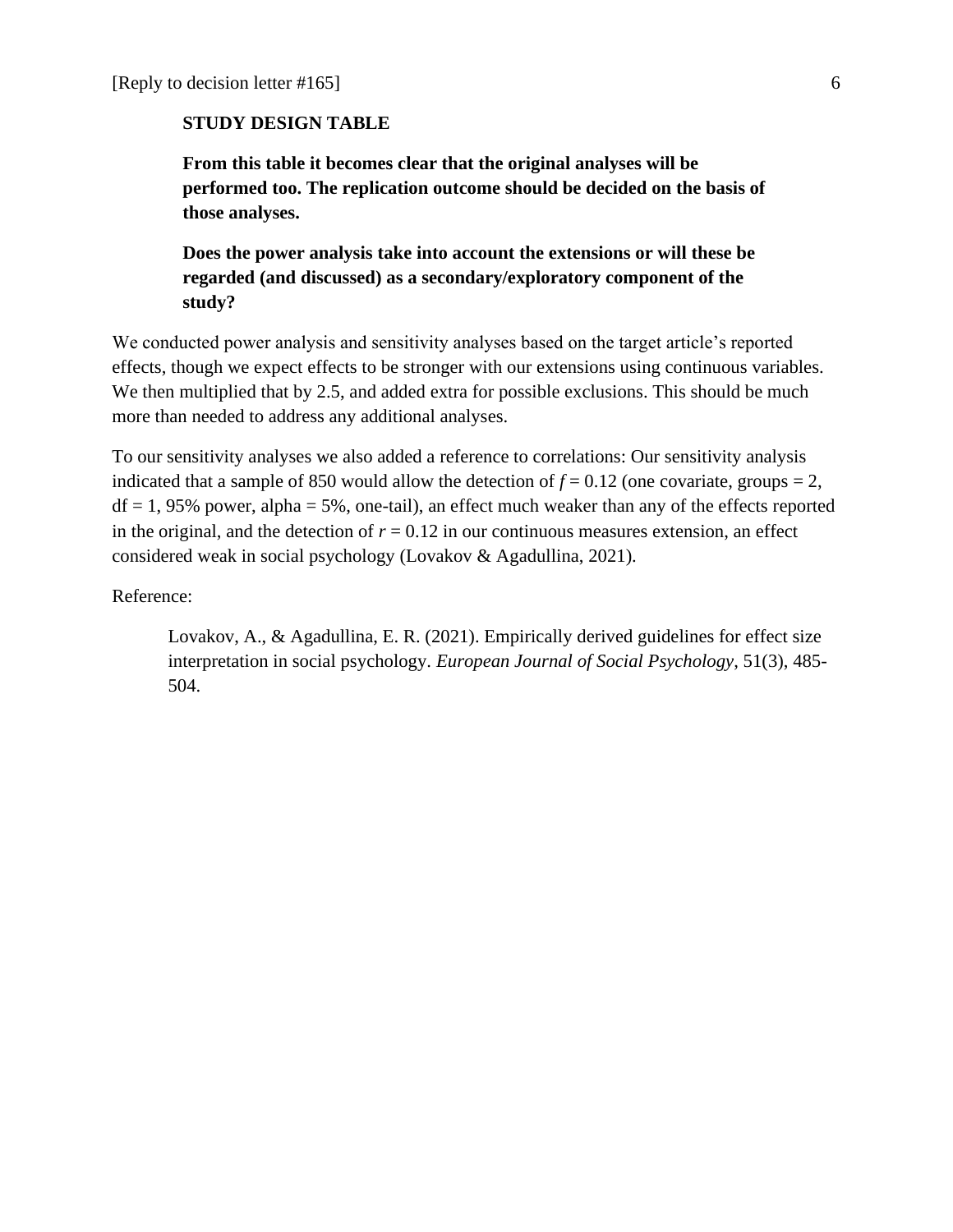**Relationship between numeracy as a continuous variable and decision making outcome/confidence: investigated via linear regression but the relationship might not be linear. Clarify that confidence judgments refer to the decision making tasks. Conclusions about the continuous variable analysis outcome should not overrun the conclusions about the replication Peters et al.'s study.**

Thank you, good point.

We added the report of simple assumptions checks for correlation to both the code and the results section. We also mentioned that we will add assumption checks for ANOVA and t-tests in both manuscript and supplementary.

We clarified that the focus of the replication assessment would first be on the original analyses conducted in the target article, with a note on the additional analyses.

We also worked to simplify our analysis, and moved from regressions to correlations, supplementing the Pearson r with Spearman rho as a nonparametric measure to capture monotonic relationships.

### **Main Text**

#### **Introduction**

## **The section on "affect and numeracy" could be better tuned on the manipulation of Peters et al.'s experiment 4, where the focus is on the disadvantage of being highly numerate under certain conditions.**

In a replication we aim to revisit all studies. We were not sure regarding the logic behind emphasizing one study over the other. The suggestion of which of the studies to focus on felt a bit subjective and unclear to us, and we were aiming to cover all studies.

## **Section "choice of study for replication". Overall statements should be backed up more robustly.**

We were not sure what "more robustly" indicates here. Some guidance would have been appreciated. We tried to elaborate a bit further. We could add more given more specific editorial guidelines.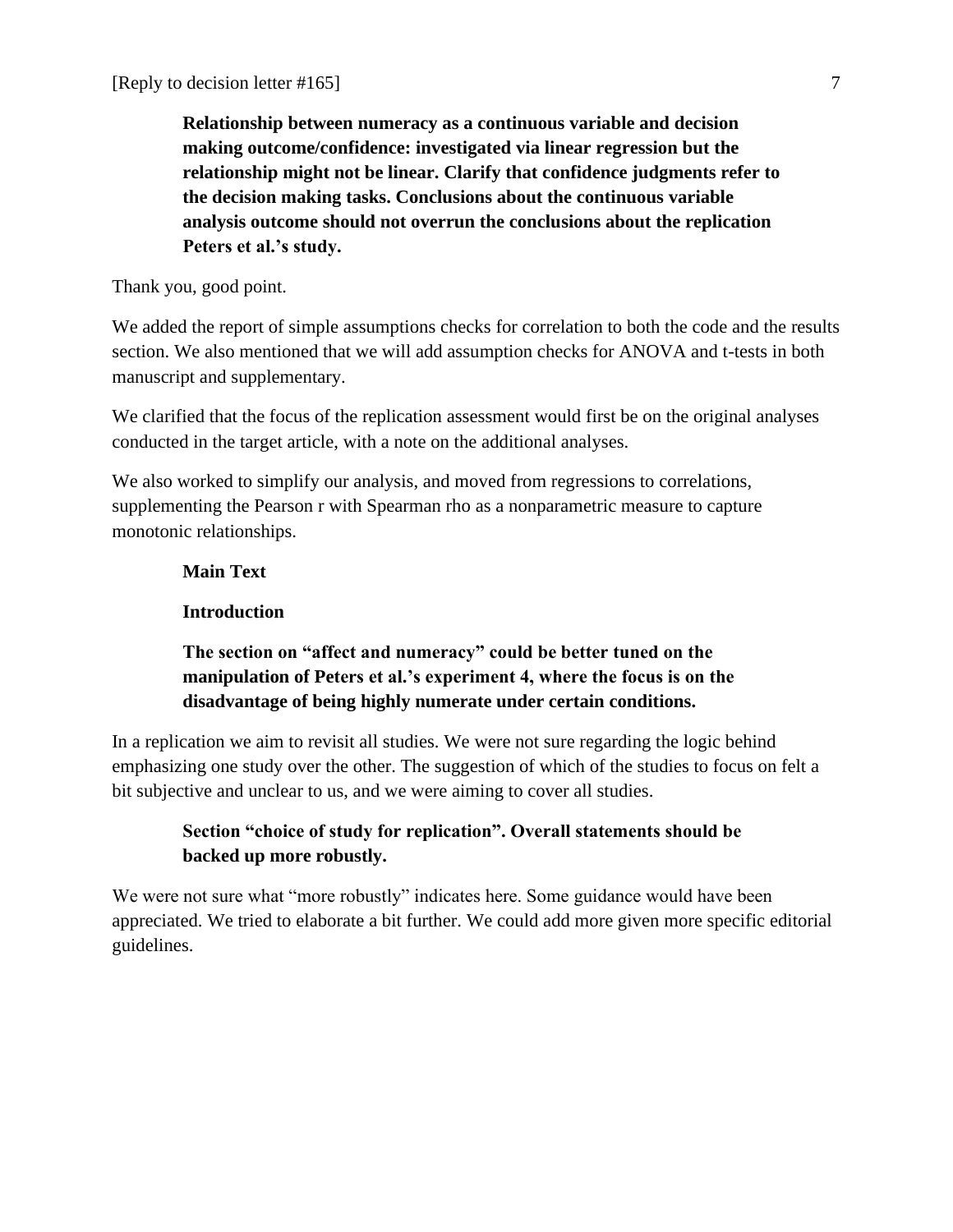**Low power: please clarify what the target effect of interest could have been and why the specific number of participants was insufficient for each study – here or later, under each specific study sections (please note that some additional or supplementary analyses reported in the original paper may be exploratory/of secondary importance and it should be taken into account when evaluating power in the original study).**

It is very difficult to assess what the phenomenon's target effect size is, so any kind of analysis here would feel forced and subjective. We toned down the references to "low-power" and "underpowered" and instead mentioned the exact samples used and the need for larger samples.

**Methods: Peters et al. stated that dichotomization was introduced to address data skewedness in Study 1 and maintained it for the other experiments as well; had the sample been larger for Study 2 and Study 3, it looks like the authors would have considered other splits (such as a split based on quartiles). Please clarify if/why this procedure is not suitable and/or ideal. It would be useful to mention here whether you will calibrate your replication so that it will achieve sufficient power to test for a relation between a continuous numeracy variable and decision making biases, and that you will also replicate the original analysis for a direct comparison with Peters et al.'s study (i.e. with numeracy dichotomized).**

We added a new section in Introduction, "Extension: Numeracy as a continuous measure" to clarify why such a procedure is not ideal. We tried to argue the disadvantages of dichotomization (e.g. power loss) and advantages of treating numeracy as a continuous variable (e.g. lower required sample size to achieve the same level of power).

**One of the major methodological differences between the proposed replication and the original study (online vs in person testing), should be mentioned here and discussed. Another important methodological difference (all participants will take part in all the tasks), should be also mentioned, along with its possible advantages and disadvantages.**

We noted the two methodological differences in the deviations section in the method section.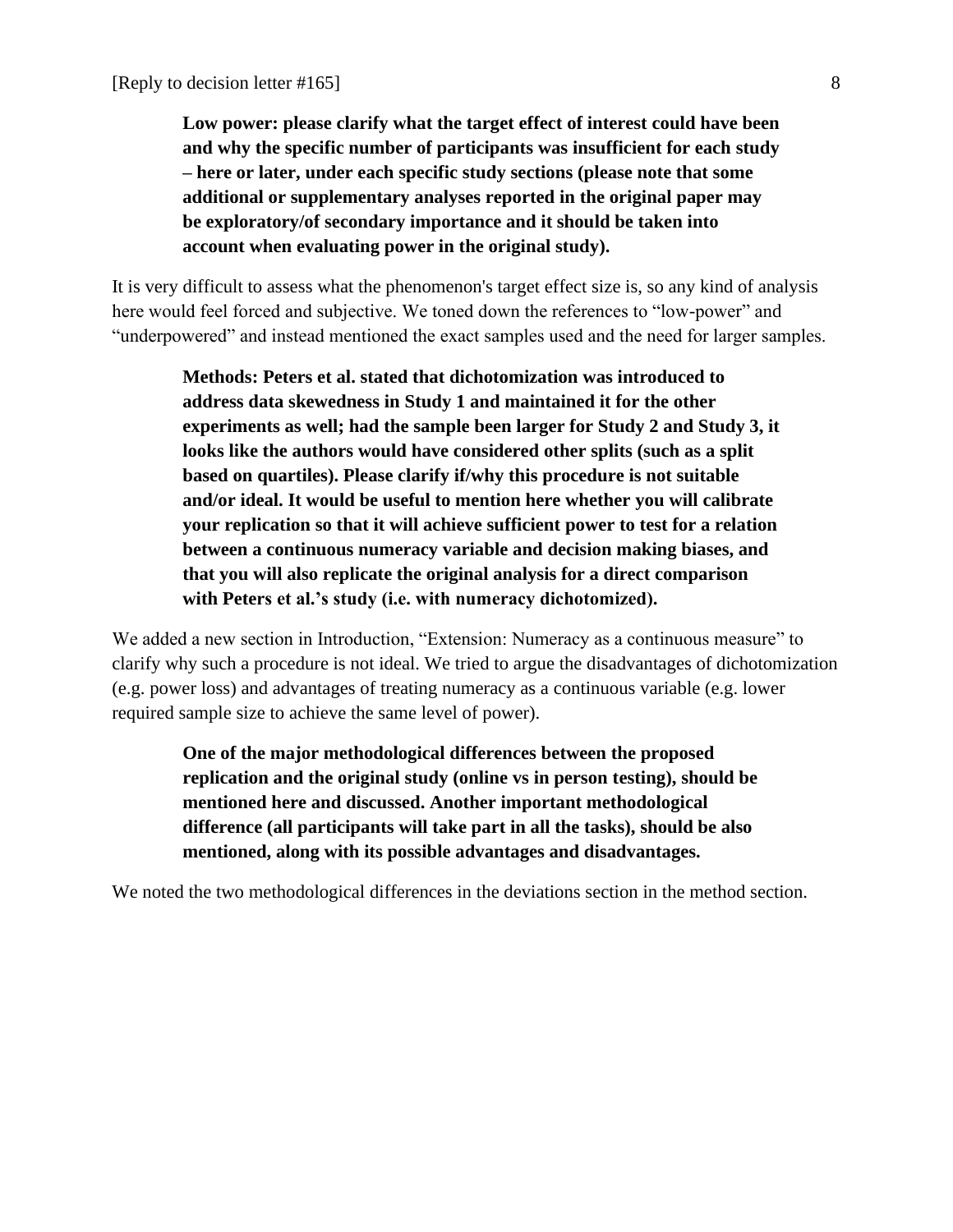**The extension about study-specific self-efficacy is very interesting. However, the introduction of a summary confidence judgment would certainly not interfere with the replication effort if a between-participants design was adopted and if participants were not informed about having to provide a confidence judgment at the end. Could its introduction affect decision making processes on following numerical tasks in a withinparticipant design, as the proposed one? (e.g. Boldt, Schiffer, Waszak & Yeung, 2019; Confidence predictions affect performance confidence and neural preparation in perceptual decision making).**

Given that numeracy is considered an individual-difference measure, and we are measuring associations between traits and various decision-making tasks, we consider these effects stable beyond minor contextual elements, otherwise it would undermine the entire meaning of this traitdecision associations. We consider all our adjustments minor, and in this specific case, per each of the studies we are adding a question after the question to help address a new research question. In this case, a within-subject unified studies design is a major strength as it would allow us to assess associations between the different tasks, and to examine order effects, to be able to empirically examine whether this is indeed concern by conducting analyses with order as a moderator, and with that gain valuable insights if this is indeed a factor. Should we fail to find support for the original findings, we can then explore to examine possible reasons for that, taking order into account.

#### **Methods**

**Power analysis: p.21 "using G\*Power (Faul, Erdfelder, Lang, & Buchner, 2007) for the statistical tests in each of the decision-making risk paradigms separately (i.e. framing effect, frequency-percentage effect, ratio bias and bets effect)."**

**The four studies are not conducted with separate groups of participants. What is the familywise alpha across the four main tests? Please state whether you have included any corrections to your power calculations.**

We are addressing every study independently, and analyze the effects of each study independently, and given that we are replicating a specific analysis in the target article, we are using their criterion, and therefore we did not adjust our alpha or include any corrections our analyses or to the power analyses.

The baseline power analysis were aimed to detect the smallest effect of interest of an association between the trait and the decision-making tasks of any of the studies. Our final sample is several times the required sample size according to baseline power calculations, so we are far better powered than needed addressing any concerns that may arise from additional analyses: our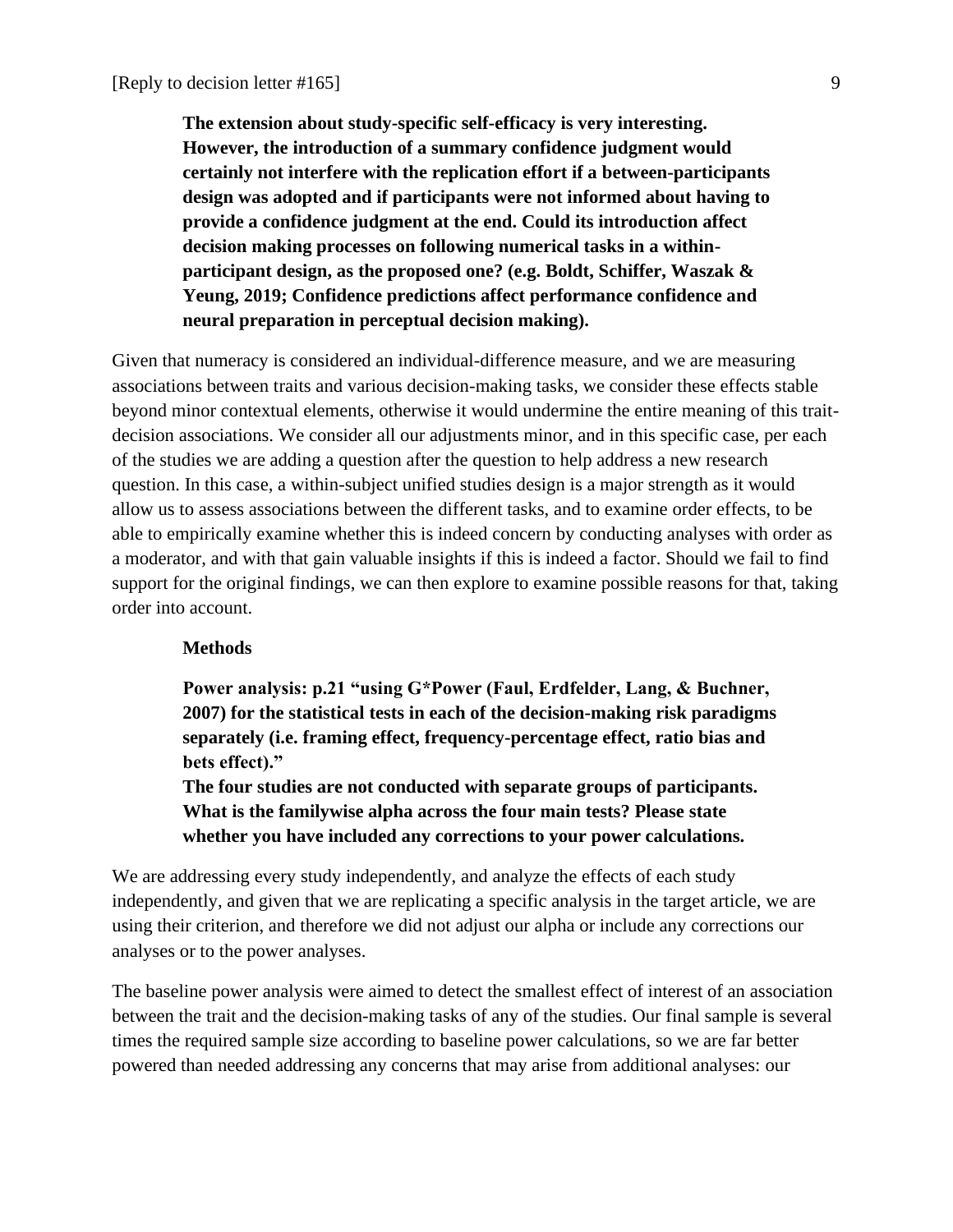[Reply to decision letter  $\#165$ ] 10

sample of 850 should be able to detect  $r = 0.14$  and  $f = 0.15$  (one covariate, groups = 2, df = 1, 95% power, adjusted alpha  $= 0.6\%$ , one-tail).

## **p.21 state what result (effect within the two-way between-subject ANOVA) was the one requiring a larger sample size.**

The largest sample size was calculated from two-way between-subject ANOVA between numeracy and affect in Study 4. Please see details (i.e., input and output via GPower) under the section, Power analysis of original study effect to assess required sample for replication, in the supplementary (p. 16).

# **p.22 Please list all the recruitment criteria and quality data checks beforehand (at the moment a list is provided but it ends with "etc."). Please provide any threshold you will use to exclude participants after data collection, if based e.g. on Qualtrics diagnostic scores.**

We removed the etc., and we provided all the details we know at the moment (both in the manuscript and the Qualtrics). As indicated in that section, we will be pretesting everything prior to data collection to ensure it all goes well, and in case it does not and adjustments are needed then we will provide all updated information about adjustments after the data collection.

**Table 3: The medium of Peters et al.'s study is paper and pencil, most likely in person, as the questionnaires were described as being "administered" rather than self-administered (p. 408) (perhaps this could be confirmed by Peters?). The year in which Peters et al.'s participants were tested is 2005 (if not earlier; p. 413), please amend.**

We are unsure what the exact issue is here. We simply followed what was written in the target article - "administered". We do not consider this an important issue, and would gladly remove or amend this given clear editorial guidelines.

We amended the test time to 2005. Thank you.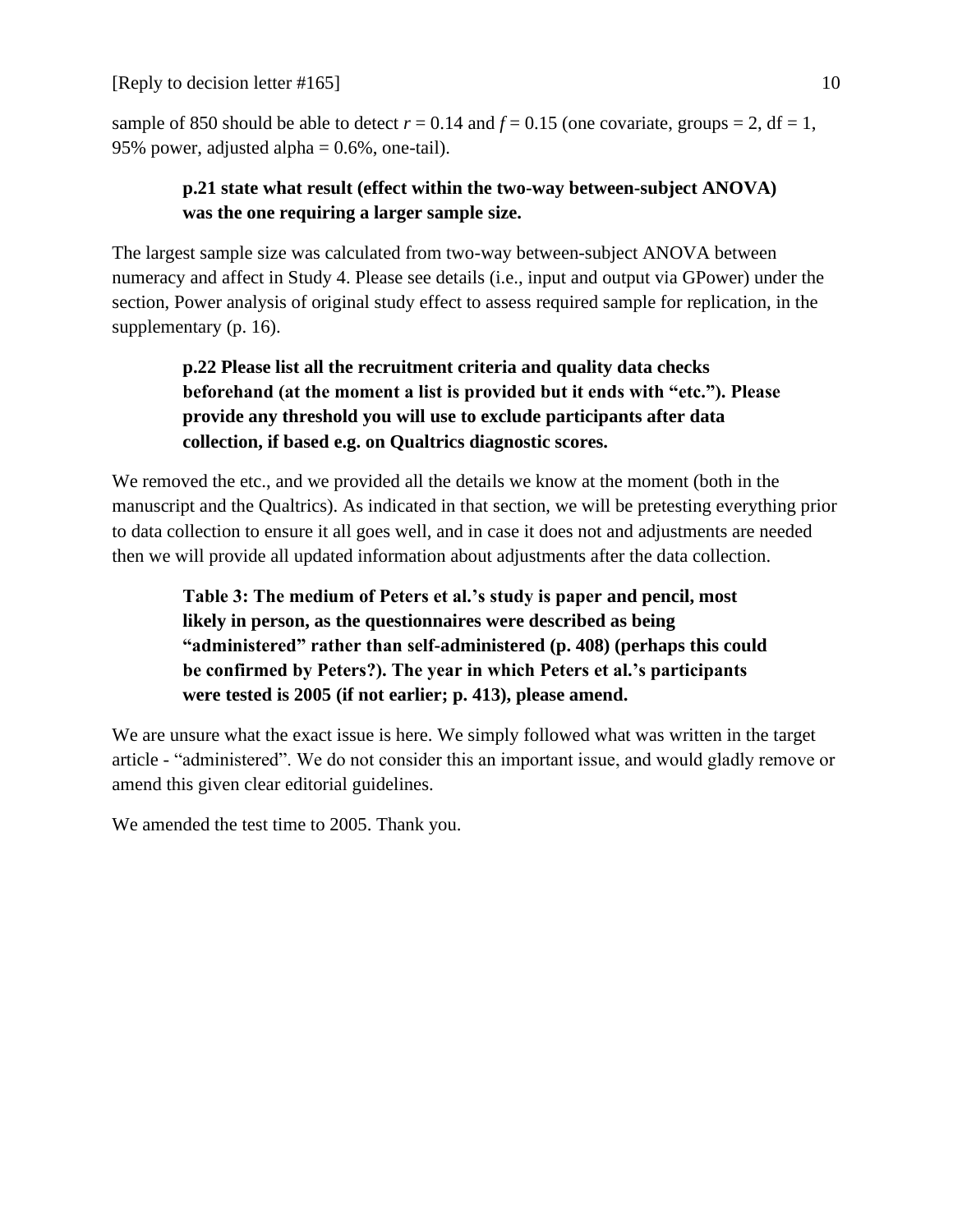#### **Methods**

**Design: Replication and Extension**

**In addition to the comment under the introduction section: the confidence rating is presented on the same page as the other questions, and all the answers can be changed after seeing/replying to the question about confidence. For a closer replication of Peters et al, the confidence rating could be required on a separate page, only after completion of a scenario/task.** 

Great point, thank you for bringing this up. Much appreciated!

We added page breaks before the confidence questions. Therefore, for each given study, the extension is separated and in a next page from the replication, and the participants cannot go back and amend the results when seeing the confidence extension. We further used piped text to display to the participants what they indicated in previous questions and then asked them the confidence questions.

**Tables 4-7 (study design): should be checked and possibly reorganised to improve clarity and consistency (e.g. you could use the words "scenario" and "conditions" that are used in the main text, to achieve more clarity and distinguish between variable names and variable levels). E.g. for Study 1: IV2: Framing scenario or Frame (as in Peters et al.); IV2 – condition: Positive; IV2 – condition: Negative; also Numeracy is indicated as a between subjects IV like the Framing scenario though it is not manipulated but measured and no level can be indicated. Perhaps add a header with: manipulated variables for the first column and measures collected for the second. After reading the introduction, it is unclear whether the numeracy measure indicated in these Tables is the same as the original measure or a novel one – or both. For Study 2, IV2 should probably be indicated as Risk scenario (or Format, as in Peters et al.) rather than as "frequencypercentage effect" (condition 1: Frequency, condition 2: Percentage). Study 3 does not seem to have a manipulated IV. In Study 4 the manipulated IV could be Bet scenario (or Bet type) rather than "bet effect".**

Terrific suggestions, thank you!

We made many revisions to Tables 4 to 7 (study design) and made some changes to improve the clarity. We added more information about the manipulations, we cleared text from the description of the dependent variables, and reformatted. We added information about numeracy to refer to both between-subject and continuous, and to both the original scale and the extension. "Bet effect" was changed to "Bet type" in Study 4. "Frequency-percentage" was changed to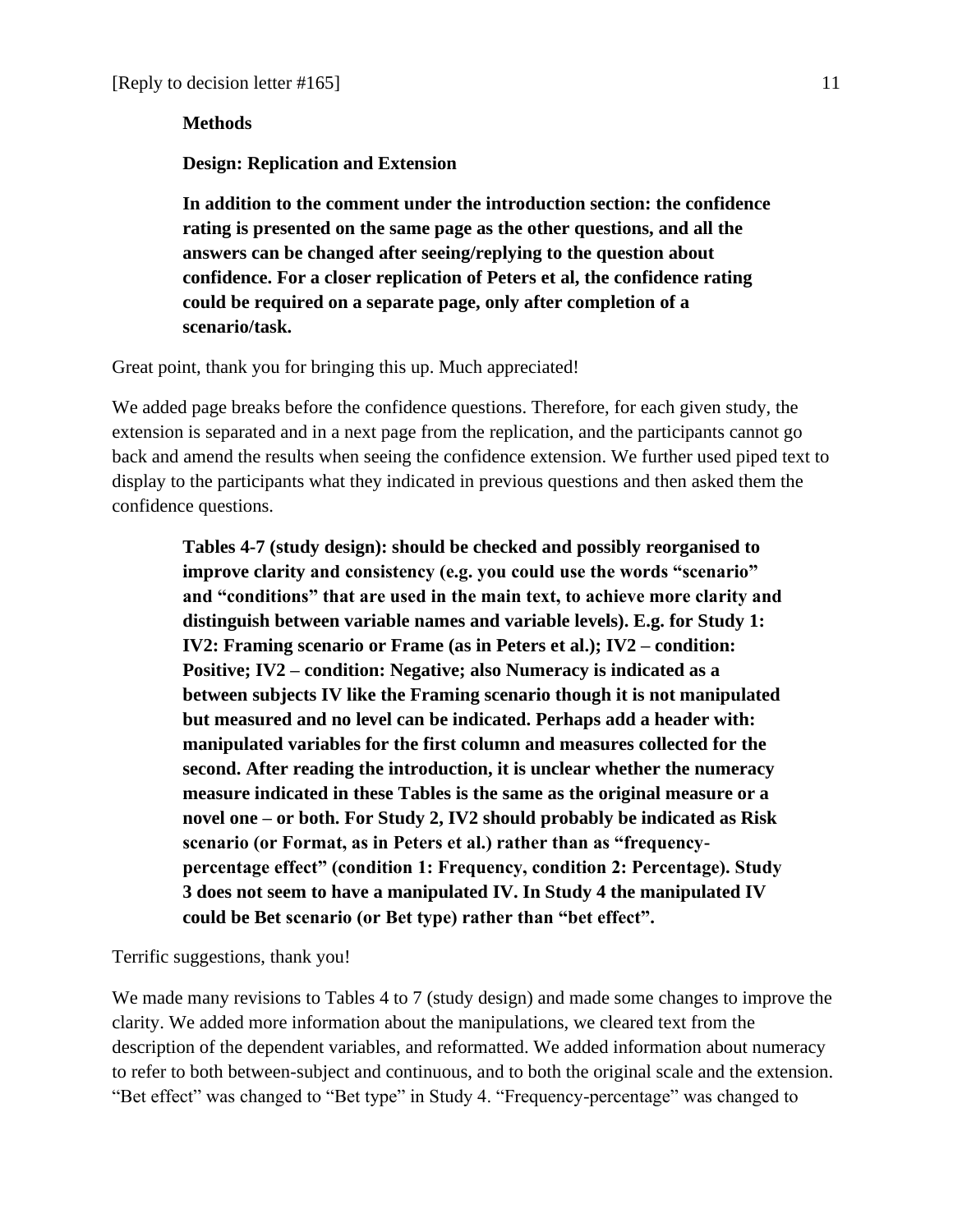"Frequency-percentage description (risk format)" in Study 3. Study 1's manipulation was changes to "Positive-negative framing".

### **Procedures**

## **The numeracy was presented after the decision tasks in Peters et al. (2006) but this aspect is not preserved in the current replication, why are the authors planning to present the numeracy scales first?**

Thank you for raising this. Much appreciated. This was an oversight regarding the task order. We also received similar comments from Peters after sending our preprint (i.e., put the numeracy task at the end). We adjusted the task orders in Qualtrics and amended the manuscript indicating that participants will finish both numeracy measures after completing tasks of four scenarios.

**Instructions ask for participants to answer via their gut feelings/intuitions (this is partly functional to prevent them from checking their answers online). But was this prime present in the original instructions? Would it not be more ecological to let low- and high- numerate individuals choose their preferred approach?**

Thank you, we removed this instruction.

### **Manipulations**

## **Table 8 should be updated with the deviations from protocol outlined above.**

We updated Table 8 including all the deviations written above.

**Page 32: please provide reasons why you think that dichotomization is the main weakness (over and above sample numerosity?** 

Yes, we added a new part "Extension: Numeracy as a continuous measure".

**Please specify whether linear regressions will be tested with both numeracy scale scores. And what is plan B, if the assumptions for linear regressions are not met by your data?** 

We simplified our analysis and replaced the regressions with correlations for both numeracy scales. We also supplemented the analyses with reporting Spearman correlations for more robust reporting.

## **Results**

**The dichotomization was originally performed on the basis of data distribution (median split). Why do the authors plan to apply Peters et al's**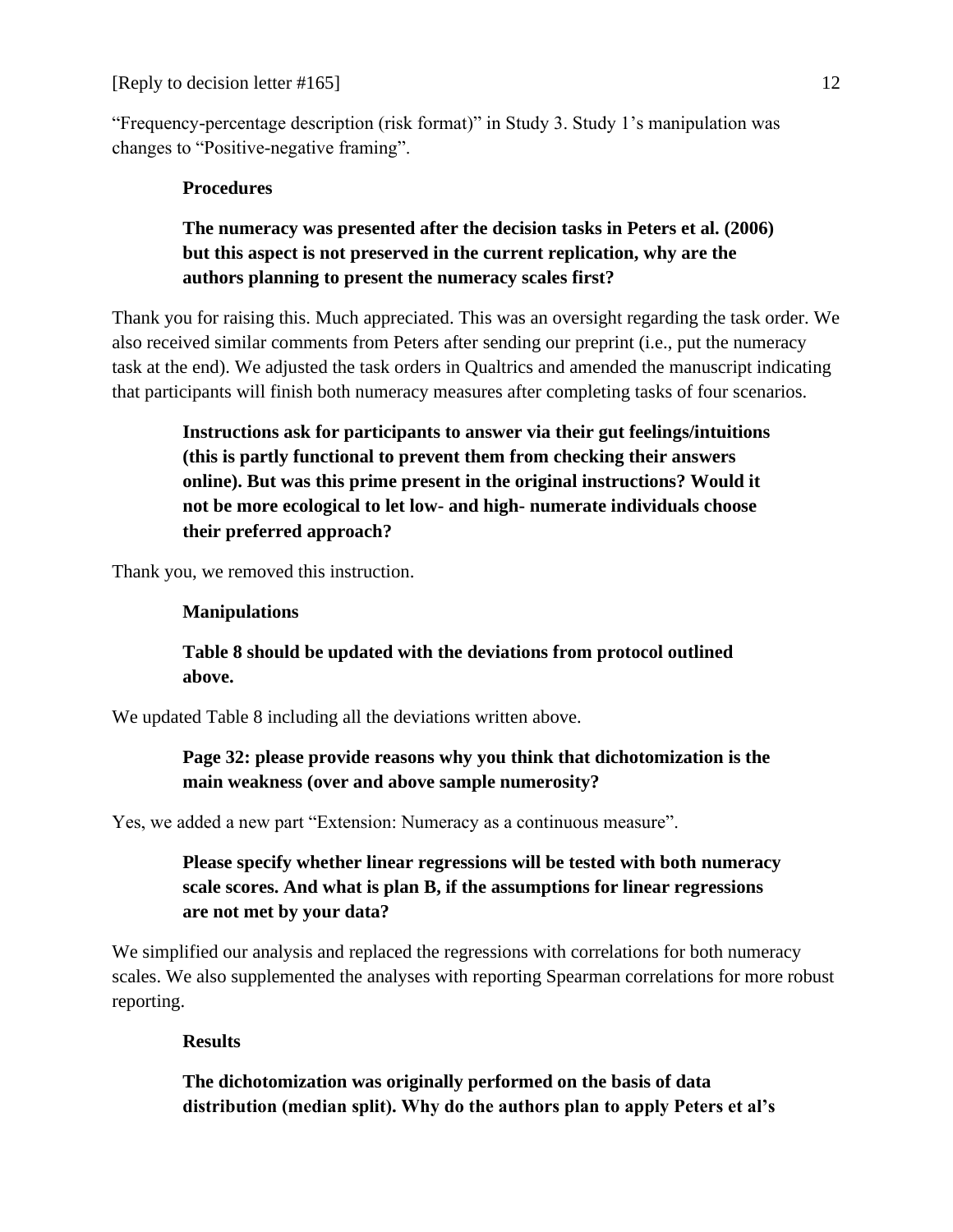**thresholds rather than a median split (as in Peters et al.'s study) to their own distribution of scores? The latter might improve their chance of having even groups to compare – important, given the use of parametric stats. It could well be that their median split will overlap with that of Peters et al.'s but it could also be that their sample is more (or less) numerate on the whole (information about demographics in Peters et al. is scarce). Related to this point, a weakness in Peters et al.'s paper is the (likely) uneven distribution of experimental conditions between numeracy groups (the division in groups was performed after assigning conditions to participants) – the numbers in each group are not reported in the original paper.**

Thank you for raising this. Much appreciated. You are very right.

We realized this was an oversight in our description of Peters et al.'s reporting regarding their dichotomization. Peters et al. indeed conducted a median split in Studies 1 through 4, and after recognizing their median, performed the 2-8 versus 9-11 split.

Rather than relying on their results' 2-8/9-11 split, we perform a median split on the measure of four studies. We amended our reporting in the revision.

### **Clarify what numeracy scale you are using for regressions.**

We are now reporting correlations for both numeracy scales.

**"The results of the Rasch-based numeracy scale generated by simulated data were hard to analyze. 958 out of 1000 participants achieved zero marks and the rest of them all achieved one mark only."** 

## **Re: Rasch-based numeracy scale, could a list of 1000 random numbers ranging between min and max score be generated in Excel instead?**

Yes, thank you. This is an excellent suggestion, and we appreciate the nudge to do better here.

To address this, we created a new variable where we randomized (using R) a numeracy score from 0 to 11 instead of calculating the numeracy from the random number. The dataset of score was meant only for the purpose of this simulation. Using this simulated variable we now report both results of original statistical analysis (e.g., ANOVA) and extension statistical analysis (i.e., correlation). Please see the updated results in our revised results section.

### **Supplementary Materials**

**p.4: "Study 1" please eliminate "mixed within-subject" (this ANOVA should have 2 between-subject factors; applies to Table 1 on p.5; even**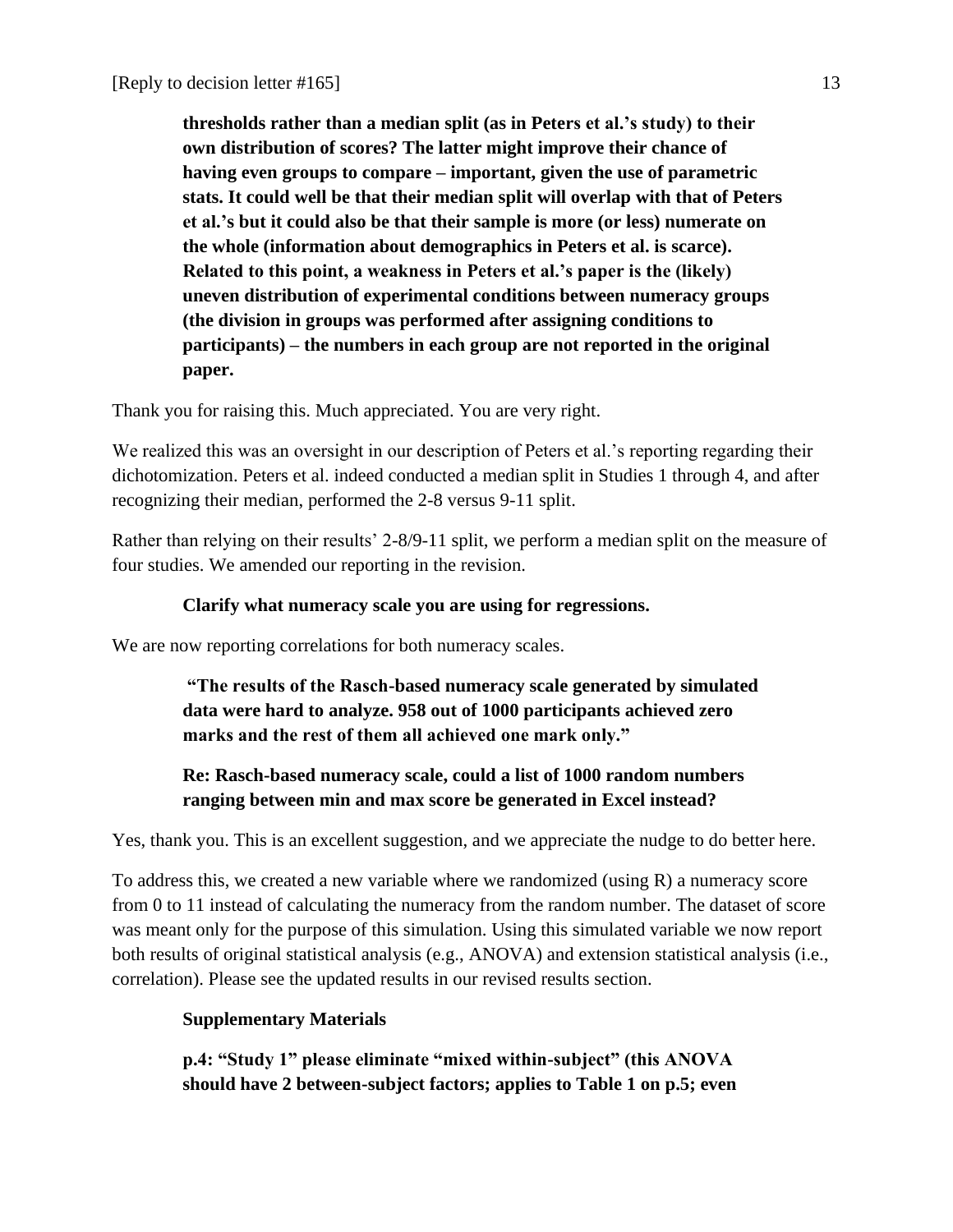## **though in Peters et al it is indicated as a "repeated measures" ANOVA); please eliminate or replace "with five students"; correct typo "numerach"**

To clarify things a bit, we reframed the "mixed within-subject ANOVA" to "2 between x 5 within mixed-ANOVA". We believe this is what the authors meant when they referred to "in a repeated measures ANOVA… " (p. 408).

## **p.17: pls specify the topic of the "funnelling" questions.**

The funneling questions were included in the exported Qualtrics, and are now specified in the manuscript: seriousness towards the survey, study purpose conjecture, and feedback.

## **p.32: pls clarify if participants will be able to answer from a mobile phone/whether you plan to include participants answering from a mobile phone.**

We did not plan on blocking mobile answering.

We added the statement in the supplementary:

We did not disallow participation using any specific devices.

## **Pls clarify if, after 8 minutes have passed, participants will still be able to complete or will be logged out automatically.**

We added the clarification that participants will have 30 minutes to complete the survey in the "Additional information about the study" section.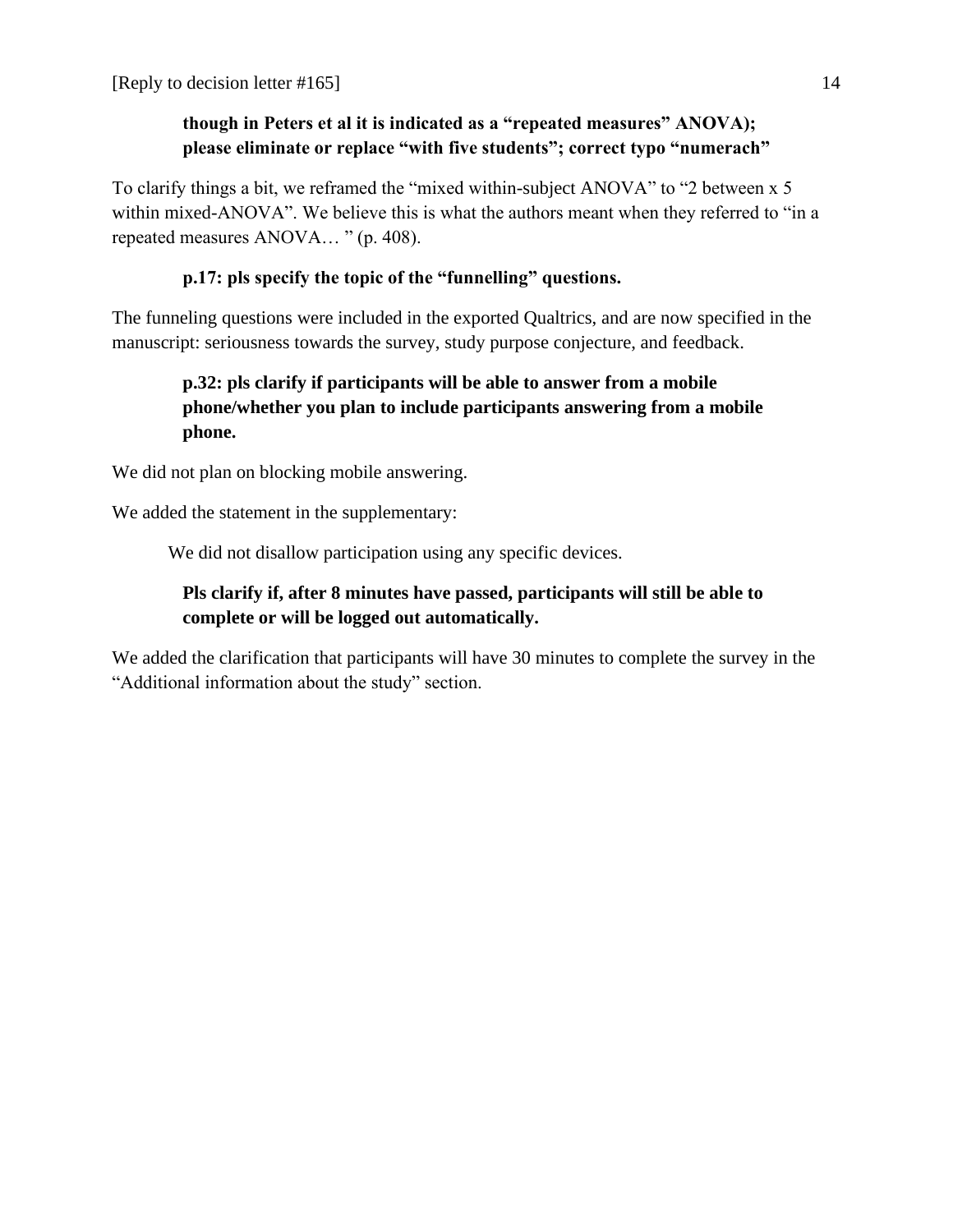**"The expected completion time was set at 5 minutes in advance": Does this mean you allowed 5 extra minutes compared to the expected completion time? What age were the 30 pilot participants? How realistic is the expected completion time for younger/older participants? (age range: 0- 100)**

The "Additional information about the study" section in the supplementary was meant to be updated following data collection. We added a note indicating that.

We indicated in the "Participants" section in the main manuscript that we were expecting 5-8 minutes, and will be pretesting this and adjusting our estimates and pay accordingly.

We will only conduct the pre-test and data collection following Registered Report Stage 1 inprinciple acceptance, and they will be part of the target sample population.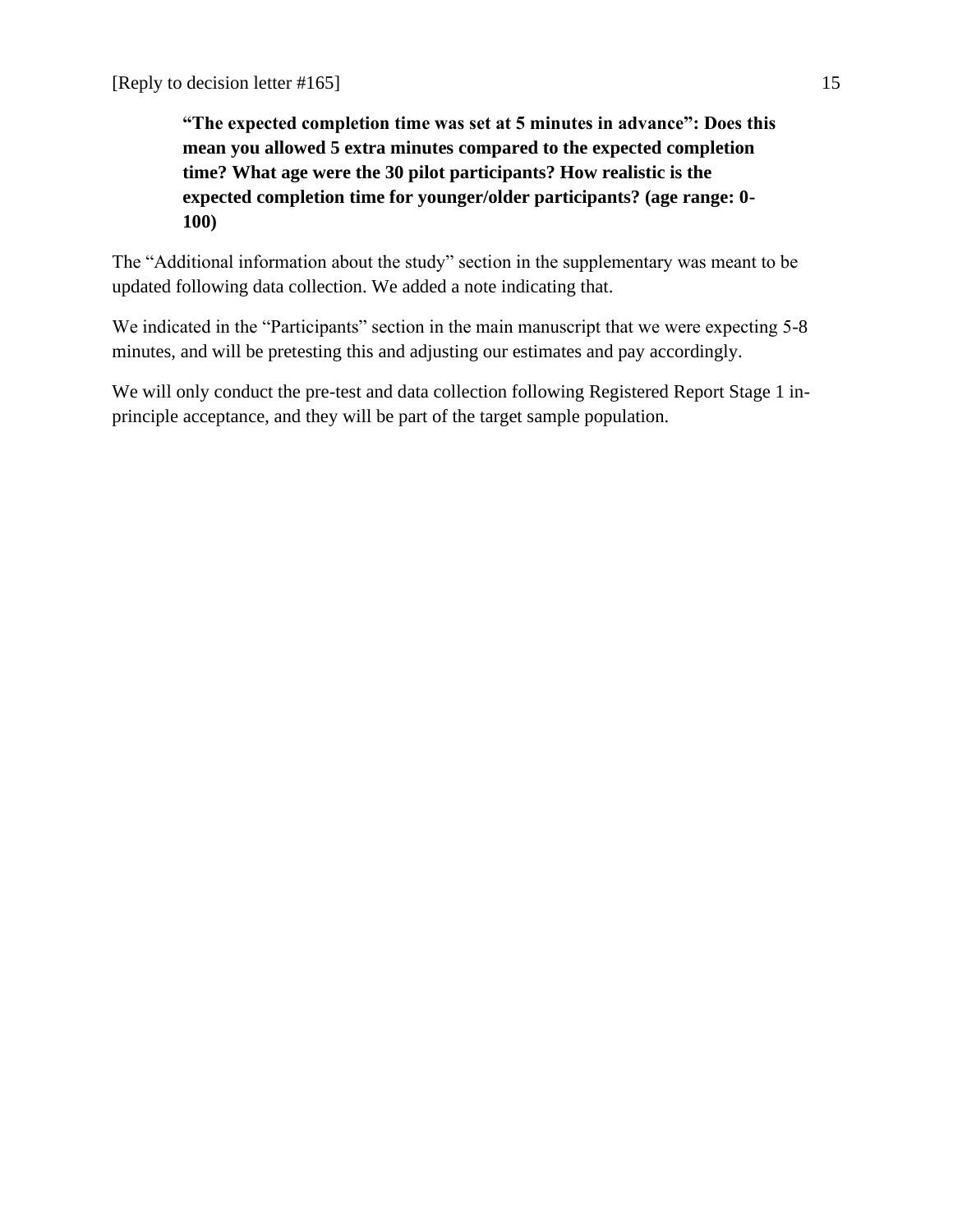# **Response to Reviewer #2: Prof. Daniel Ansari**

**I very much enjoyed reading this very-well written and clearly organized Stage 1 Registered Report entitled:" Revisiting the links between numeracy and decision making: replication of Peters et al. (2006) with an extension of examining confidence."**

**As far as I can tell this Stage 1 Registered Report meets all the necessary components of a Stage 1 Registered Report. The sampling and analyses plans are both very clear. I also thought that the justification/rationale for conducting the replication study was very clear. It was also helpful to have the results from the randomized dataset as this helps to understand what the Stage 2 manuscript will look like following the actual data collection.** 

**Given my overall positive impression of this Stage 1 Registered Report manuscript, I only have a few concerns and suggestions for improvement.** 

Thank you very much for the positive and supportive opening note.

**1. While I fully agree with the authors that the hypotheses are best investigated using correlations and regressions rather than dichonomizing on the basis of numeracy, I would have liked to have seen more clear justification for this approach. The authors do not directly tell the reader why a continous approach is a better approach to handling this kind of data and research questions. I think it would be instructive if the authors provided more justification for this and pointed out the limitations/problems of a dichotomous approach and, by extension, the advantages of treating numeracy as a continous variable.** 

Thank you. We provided extra justification for discussing the weaknesses of dichotomizing and the advantages of complementing these with analyses of continuous measures. We added a dedicates section in the introduction - "Extension: Numeracy as a continuous measure".

**2. While the internal reliability of the two numeracy scales are reported, no such data is reported for the 4 manipulations. Is this a concern? Would we not want to know the reliability of both the independent and dependent variables? If the manipulations are unreliable this might explain any null results that might be uncovered?** 

As replicators, we take those as is. In a replication, we aim to repeat the methods of the original, and a re-validation of the target's measures goes far beyond the scope of a replication.